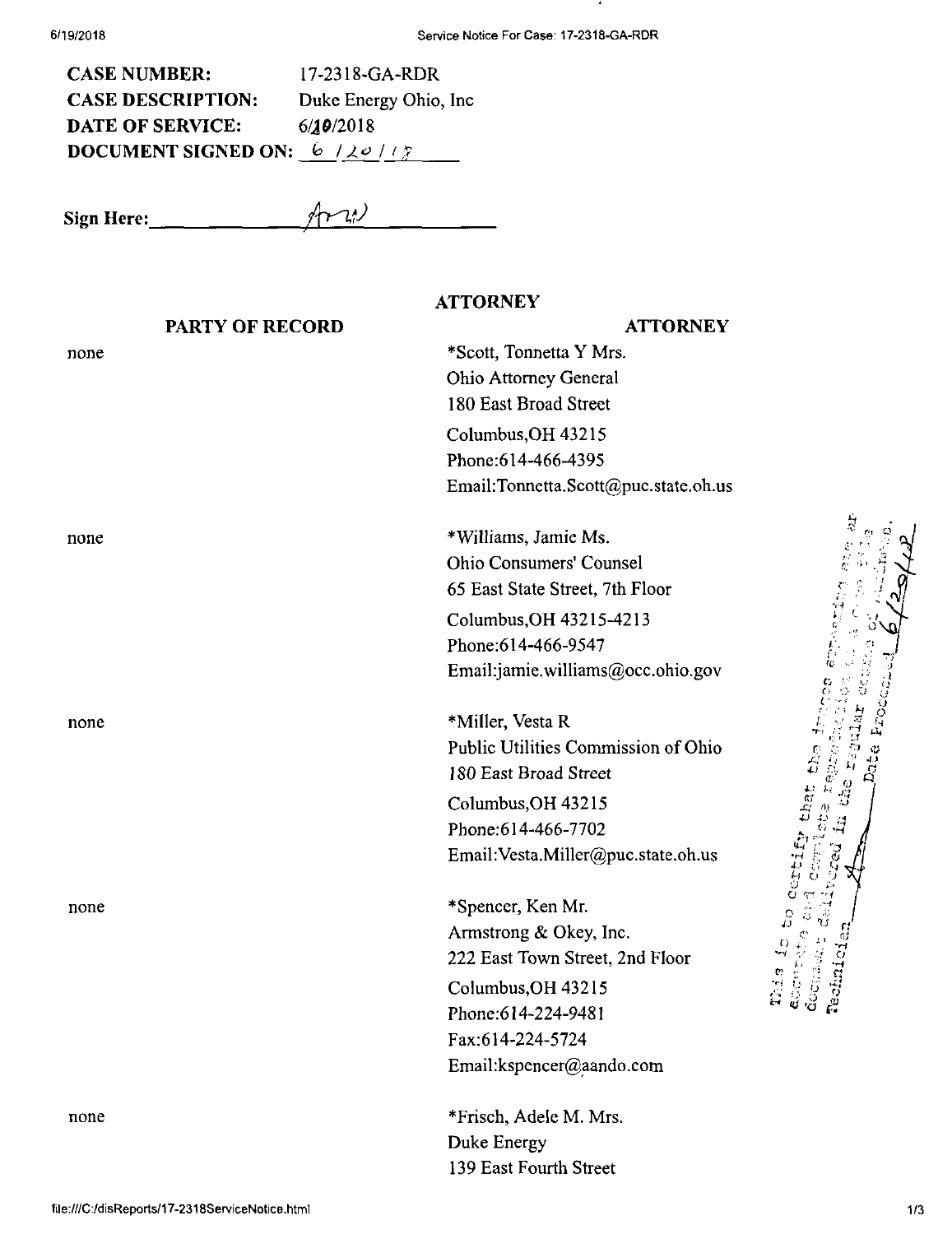| 6/19/2018 | Service Notice For Case: 17-2318-GA-RDR |
|-----------|-----------------------------------------|
|           | Cincinnati, OH 45202                    |
|           | Phone: 513-287-4323                     |
|           | Email:adele.frisch@duke-energy.com      |
| none      | *Olive, Emily Ms.                       |
|           | Duke Energy Ohio                        |
|           | 155 East Broad Street                   |
|           | 20th Floor                              |
|           | Columbus, OH 43215                      |
|           | Phone: (614) 222-1345                   |
|           | Email:emily.olive@duke-energy.com       |
| none      | *Cochern, Carys                         |
|           | Duke Energy                             |
|           | 155 East Broad St                       |
|           | 20th Floor                              |
|           | Columbus, OH 43215                      |
|           | Phone: 614-222-1330                     |
|           | Fax:614-222-1337                        |
|           | Email:carys.cochern@duke-energy.com     |
| none      | *Lee, Julie A. Mrs.                     |
|           | Duke Energy                             |
|           | 139 East 4th Street                     |
|           | Cincinnati, OH 45202                    |
|           | Phone: 513-287-3769                     |
|           | Fax:513-287-2466                        |
|           | Email:julie.lee@duke-energy.com         |
| none      | *Gates, Debbie L Mrs.                   |
|           | Duke Energy                             |
|           | 139 East Fourth Street                  |
|           | 1303-Main                               |
|           | Cincinanti, OH 45201                    |
|           | Phone: 513-287-4332                     |
|           | Fax: 513-287-4385                       |
|           | Email:debbie.gates@duke-energy.com      |
| none      | WOLTZ, ZACHARY T                        |
|           | <b>OHIO CONSUMERS' COUNSEL</b>          |
|           | <b>65 EAST STATE STREET 7TH FLOOR</b>   |
|           | COLUMBUS, OH 43215                      |
|           | Phone: 614-466-9565                     |

 $\cdot$